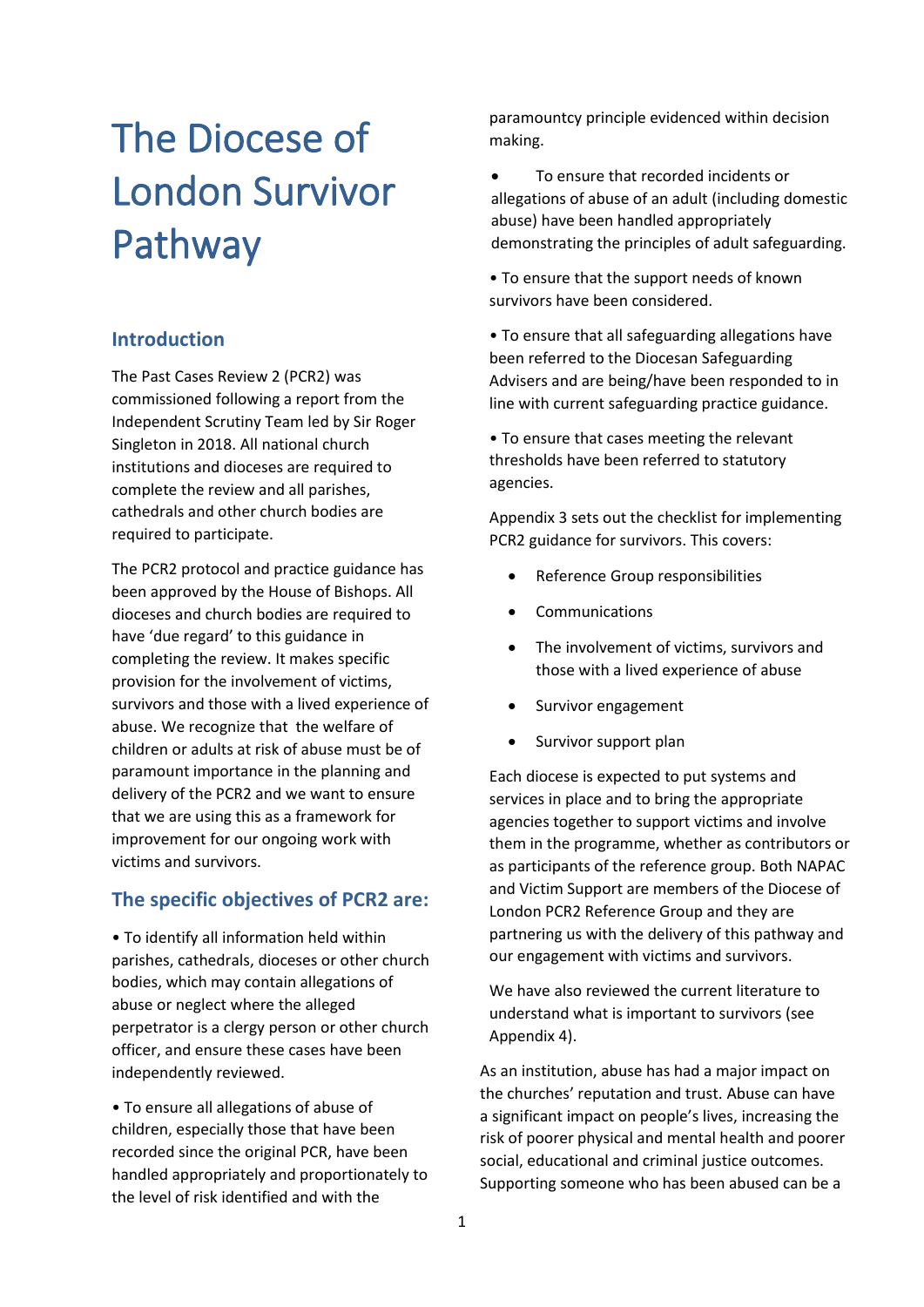complex and long-term intervention that needs specialist skills and knowledge.

Often agencies who are funded to work with victims to improve their outcomes are health and social care professionals eg. Counsellors, therapists etc. Our duty towards victims of all abuse, not only that perpetrated by church officers, is to support them to disclose the abuse and help them to access appropriate support by signposting and referring to more specialist support as required.

In the past clergy and laity have often wanted to support people in their own congregation and while this can be appropriate in a general way, specialist support will need to be found outside of the local church community.

The role of the diocesan safeguarding team in relation to victims is important to set out, so that both the duties and the limitations of the team are clear.

To ensure people get the support they need the Church of England guidance requires each diocese to have listening services. These are intended as short-term support to provide victims and survivors of abuse within the church settings with support during the disclosure process.

To meet the needs of victims appropriately we have mapped a survivor pathway for the PCR2 review process in the Diocese of London, to ensure victims and survivors are well supported.

# **Mapping our development priorities**

We have used the document called: STRATEGIC DIRECTION FOR SEXUAL ASSAULT AND ABUSE SERVICES: Lifelong care for victims and survivors:  $2018 - 2023$  <sup>1</sup> that sets out the strategy for NHS England<sup>2</sup> and represents a shared vision and focus for improvement in support for victims and survivors.

We have set out the PCR2 survivor pathway using this framework so that all the facets of this work are presented in a way they can be measured by the Past Case Review Reference Group (PCRRG). We will also use this as the foundation for the Diocese of London Survivor Strategy.

Based on the six core priorities identified in this NHS framework, we have identified the priorities for the Diocese of London as follows:

- 1. Building our Safer Churches Strategy to help prevent future abuse
- 2. Promoting safeguarding and the safety, protection and welfare of victims and survivors
- 3. Involving victims and survivors in the development and improvement of what we do
- 4. Developing key performance indicators to ensure timeliness of our response and the quality of what we do
- 5. Developing our partnerships with Napac, Victim Support and other service providers
- 6. Ensuring that our clergy, and all those involved in the life of our churches receive safeguarding training appropriate to their roles.

Appendix 1 - A map of the survivor pathway

Appendix 2 - The Survivor and Victim Framework Summary for 2020/2021

Appendix 3 - How the priority outcomes will be achieved.

Appendix 4 – what victims tell us

<sup>1</sup> https://www.england.nhs.uk/wpcontent/uploads/2018/04/strategic-directionsexual-assault-and-abuse-services.pdf

<sup>&</sup>lt;sup>2</sup> NHS England leads the National Health Service (NHS) in England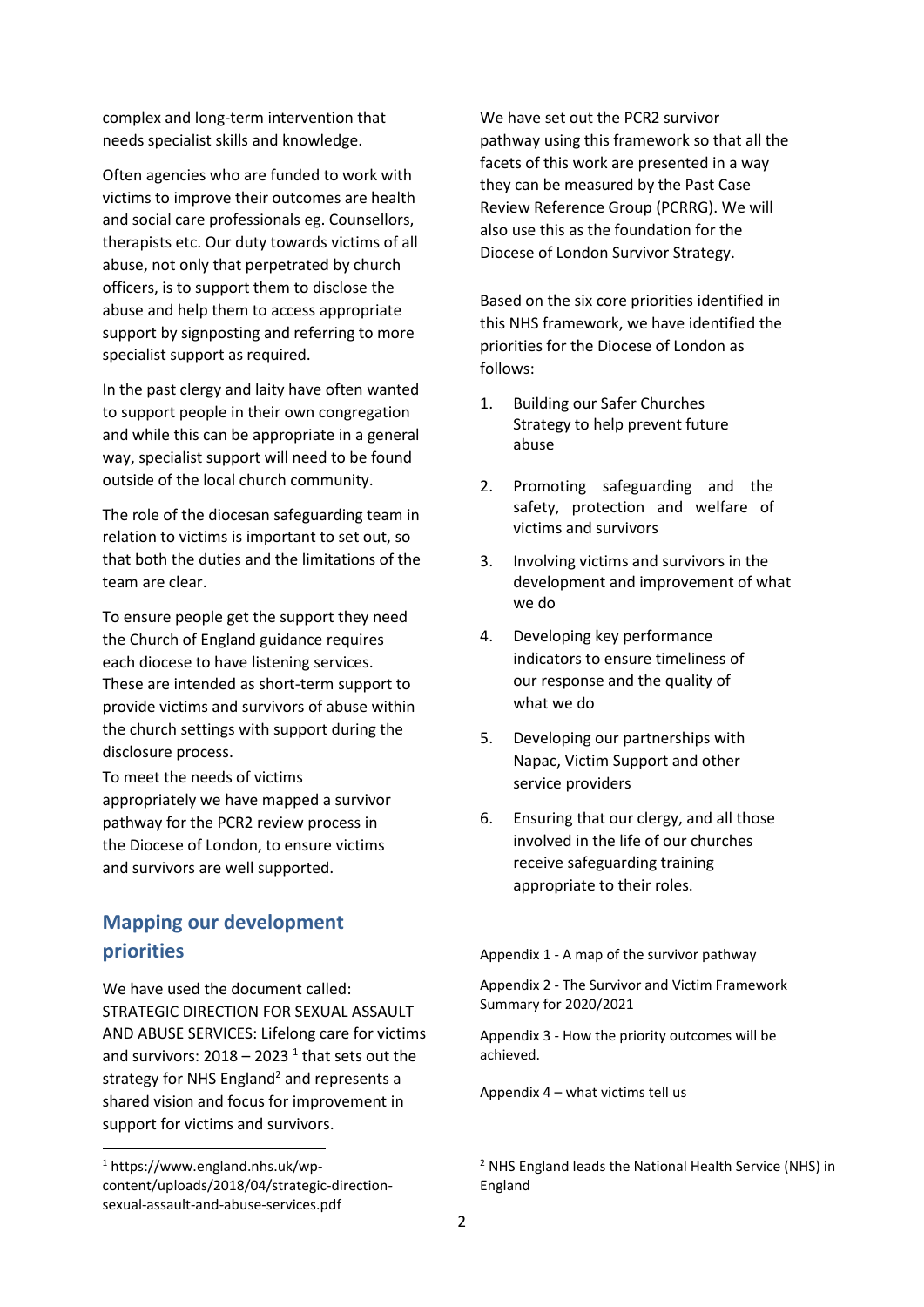#### **Appendix 1 - Survivor Pathway**



Initial Assessment of case and survivor services on offer:



Historic cases could appear for whole process or if case has already been acted-on, they could receive post investigation support.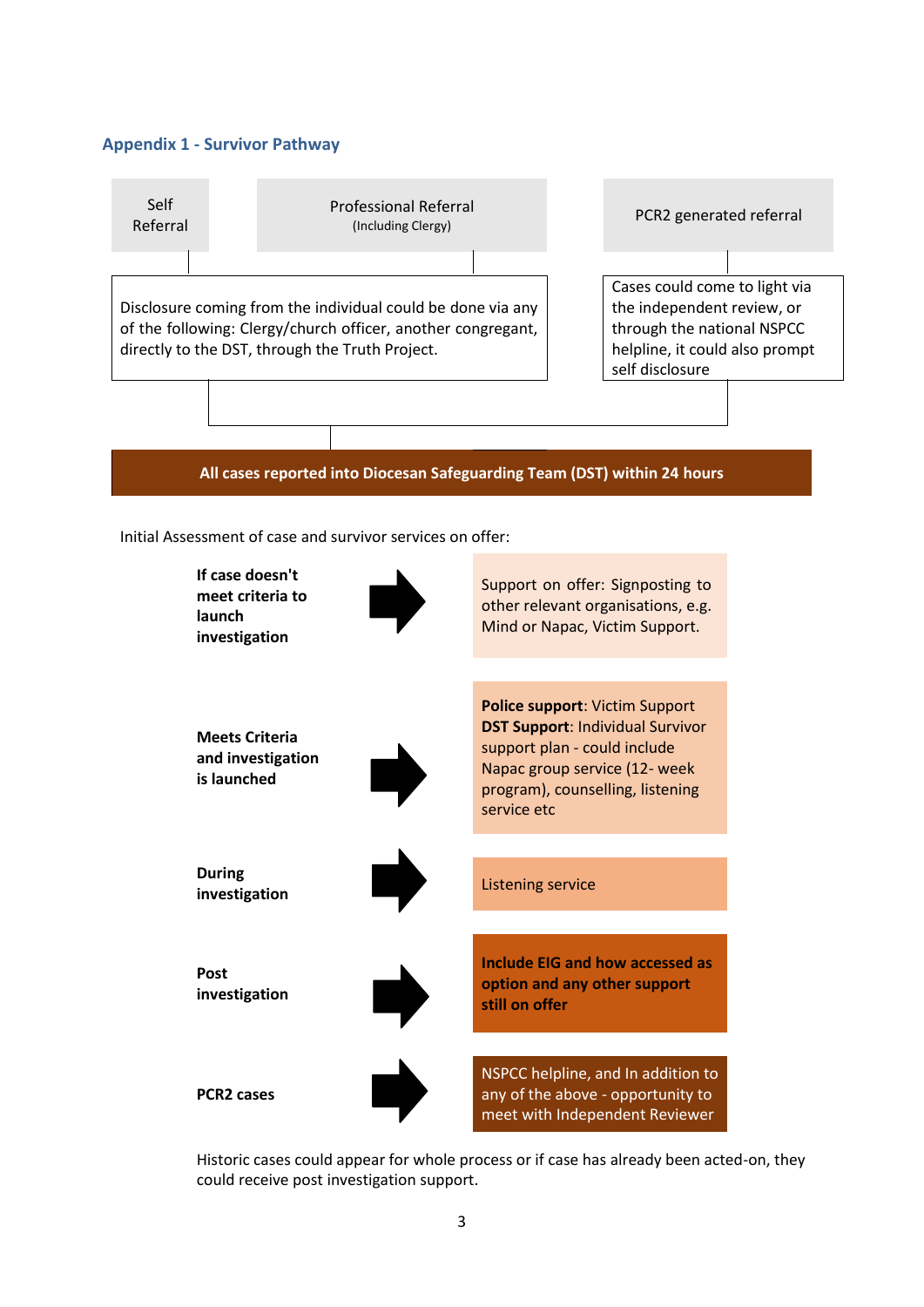# **Appendix 2 Summary plan**

| The Survivor and Victim Framework Summary for 2020/2021 |                                                                                                                                                                                                                                                                                                                                                                                                                                                                                                          |                                                                                                                                                                                                                                                                                                                                                                                                                                                                                                                                                       |                                                                                                                                                                                                                                                                                                                                                                                                                                |                                                                                                                                                                                                                                                                                                                                                                                                                                                                                                                                                                                                         |                                                                                                                                                                                                                                                                                                                                                                                                                                                                                     |                                                                                                                                                                                                                                                                                                                                                                                                                                     |
|---------------------------------------------------------|----------------------------------------------------------------------------------------------------------------------------------------------------------------------------------------------------------------------------------------------------------------------------------------------------------------------------------------------------------------------------------------------------------------------------------------------------------------------------------------------------------|-------------------------------------------------------------------------------------------------------------------------------------------------------------------------------------------------------------------------------------------------------------------------------------------------------------------------------------------------------------------------------------------------------------------------------------------------------------------------------------------------------------------------------------------------------|--------------------------------------------------------------------------------------------------------------------------------------------------------------------------------------------------------------------------------------------------------------------------------------------------------------------------------------------------------------------------------------------------------------------------------|---------------------------------------------------------------------------------------------------------------------------------------------------------------------------------------------------------------------------------------------------------------------------------------------------------------------------------------------------------------------------------------------------------------------------------------------------------------------------------------------------------------------------------------------------------------------------------------------------------|-------------------------------------------------------------------------------------------------------------------------------------------------------------------------------------------------------------------------------------------------------------------------------------------------------------------------------------------------------------------------------------------------------------------------------------------------------------------------------------|-------------------------------------------------------------------------------------------------------------------------------------------------------------------------------------------------------------------------------------------------------------------------------------------------------------------------------------------------------------------------------------------------------------------------------------|
|                                                         |                                                                                                                                                                                                                                                                                                                                                                                                                                                                                                          |                                                                                                                                                                                                                                                                                                                                                                                                                                                                                                                                                       |                                                                                                                                                                                                                                                                                                                                                                                                                                | 2030 Vision                                                                                                                                                                                                                                                                                                                                                                                                                                                                                                                                                                                             |                                                                                                                                                                                                                                                                                                                                                                                                                                                                                     |                                                                                                                                                                                                                                                                                                                                                                                                                                     |
|                                                         | DOL is Strengthening its approach to Promoting safeguarding and the<br>prevention                                                                                                                                                                                                                                                                                                                                                                                                                        | safety, protection and welfare of<br>victims and survivors                                                                                                                                                                                                                                                                                                                                                                                                                                                                                            | Promoting safeguarding Involving<br>victims and survivors in the<br>development and improvement of<br>services                                                                                                                                                                                                                                                                                                                 | DOL Introducing consistent quality<br>standards                                                                                                                                                                                                                                                                                                                                                                                                                                                                                                                                                         | DOL is Driving collaboration and<br>reducing fragmentation                                                                                                                                                                                                                                                                                                                                                                                                                          | Ensuring an appropriately trained<br>volunteer and staff workforce                                                                                                                                                                                                                                                                                                                                                                  |
|                                                         | Young people and adults are<br>protected from harm and kept safe in physical safety and feels secure<br>our worshipping communities<br>through safe practices.<br>People seeking help from the church<br>receive services and advice swiftly<br>The church provides locally relevant<br>information and advice about<br>safeguarding support to enable<br>choice and informed control                                                                                                                    | Everybody in our churches enjoys<br>People are free from harm in our<br>churches<br>Instances of abuse are investigated<br>promptly and effectively<br>Victims and survivors receive<br>adequate support when making their equal partners throughout any<br>disclosures<br>People respect the dignity of the<br>individuals and ensure support is<br>sensitive and available to each<br>individual circumstance<br>People who are experiencing abuse<br>are assisted with advice and support<br>to help them maintain control over<br>their situation | Responsible governance and<br>partnership are in place<br>Victims and survivors' are at the heart through contract monitoring<br>of what we do and their views are<br>gathered to help services<br>developments which we follow<br>Survivors and victims' feel they are<br>service change or design<br>Survivor pathways are codesigned<br>and impact assessments are used in<br>commissioning                                 | DOL Continue to improve the delivery<br>of services and reliability of contractors our networks and partnerships<br>We ensure that clergy and church<br>safeguarding officers have capacity and<br>skills and expertise in safeguarding to<br>deliver good services<br>quality assurance frameworks for<br>commissioning Risk Assessment for<br>church officers                                                                                                                                                                                                                                         | Have a diverse market in victim<br>support services to offer choice and<br>control<br>for victims.<br>Work with our partners in health to<br>improve outcomes for victims and<br>survivors of sexual/emotional abuse.                                                                                                                                                                                                                                                               | Use our learning from PCR to extend Everybody can access training to help<br>them feel confident with their<br>safeguarding duties<br>People are protected as far as<br>possible from avoidable harm by well<br>trained safeguarding volunteers and<br>members of clergy.<br>Better identification and support to<br>victims and survivors living in the<br>London Diocese and to have a voice<br>in the commissioning of training. |
| we aim                                                  | work with Incumbents to gather<br>historical cases of persons of interest harm in our churches through safer<br>to complete their returns<br>Parish promote ways to report abuse Ensure Instances of abuse are<br>and maintain safer recruitment<br>practices<br>To encourage incumbents and church personnel<br>communities to focus on prevention<br>of abuse through the work of the<br>DSSG and their PCC's<br>Promote Leadership in safeguarding<br>in parishes and encourage take up<br>programmes | Ensure that people are free from<br>recruitment practices<br>investigated promptly and<br>effectively by appropriately trained<br>Victims and survivors receive<br>adequate support through their<br>disclosures and are offered support<br>through the DST and church<br>community where appropriate, work implemented to ensure effective<br>with independent advocates.                                                                                                                                                                            | safe and support them to cope with<br>the direct impacts of abuse when<br>disclosing by working closely with<br>agencies.<br>Sign post victims who come to us to<br>primary services to enable them to<br>access where appropriate long-term<br>recovery services to improve<br>emotional wellbeing.<br>CFPS recommendations are<br>survivor opportunity to influence<br>governance and the way things are<br>done around here | We aim to keep victims and survivors Review the case work within the DST to To work with police, social care and<br>evaluate against practice standards and health to improve survivors and<br>implement recommendations from the victims' experience when disclosing<br><b>Independent Reviewers</b><br>Feedback from training evaluations<br>from face to face sessions is used<br>ensure quality standards are<br>maintained<br>Introduce quality assurance framework process, and that they are treated<br>for commissioning Risk Assessment for with kindness and consideration<br>church officers | To provide access to justice for<br>victims, and protect them when they they understand the complex needs<br>are most vulnerable, we need to<br>ensure they are supported before,<br>during and after the criminal justice<br>throughout<br>Ensure we have enough capacity for<br>victims to access our listening<br>services.<br>Improve collaboration with health<br>services for victims to access lifelong<br>services for victims and survivors<br>through referral mechanisms | Ensure that clergy and church<br>safeguarding officers have capacity<br>and skills and expertise in<br>safeguarding to respond well and<br>of this client group.<br>We aim to commission e learning and<br>provide choices in relevant<br>safeguarding to each episcopal area.<br>Encourage volunteers in church<br>settings to take responsibility for<br>their own learning within and<br>outside of the church.                  |
|                                                         | These priory outcomes are supported by<br><b>Operational plan 2020</b>                                                                                                                                                                                                                                                                                                                                                                                                                                   |                                                                                                                                                                                                                                                                                                                                                                                                                                                                                                                                                       |                                                                                                                                                                                                                                                                                                                                                                                                                                |                                                                                                                                                                                                                                                                                                                                                                                                                                                                                                                                                                                                         |                                                                                                                                                                                                                                                                                                                                                                                                                                                                                     |                                                                                                                                                                                                                                                                                                                                                                                                                                     |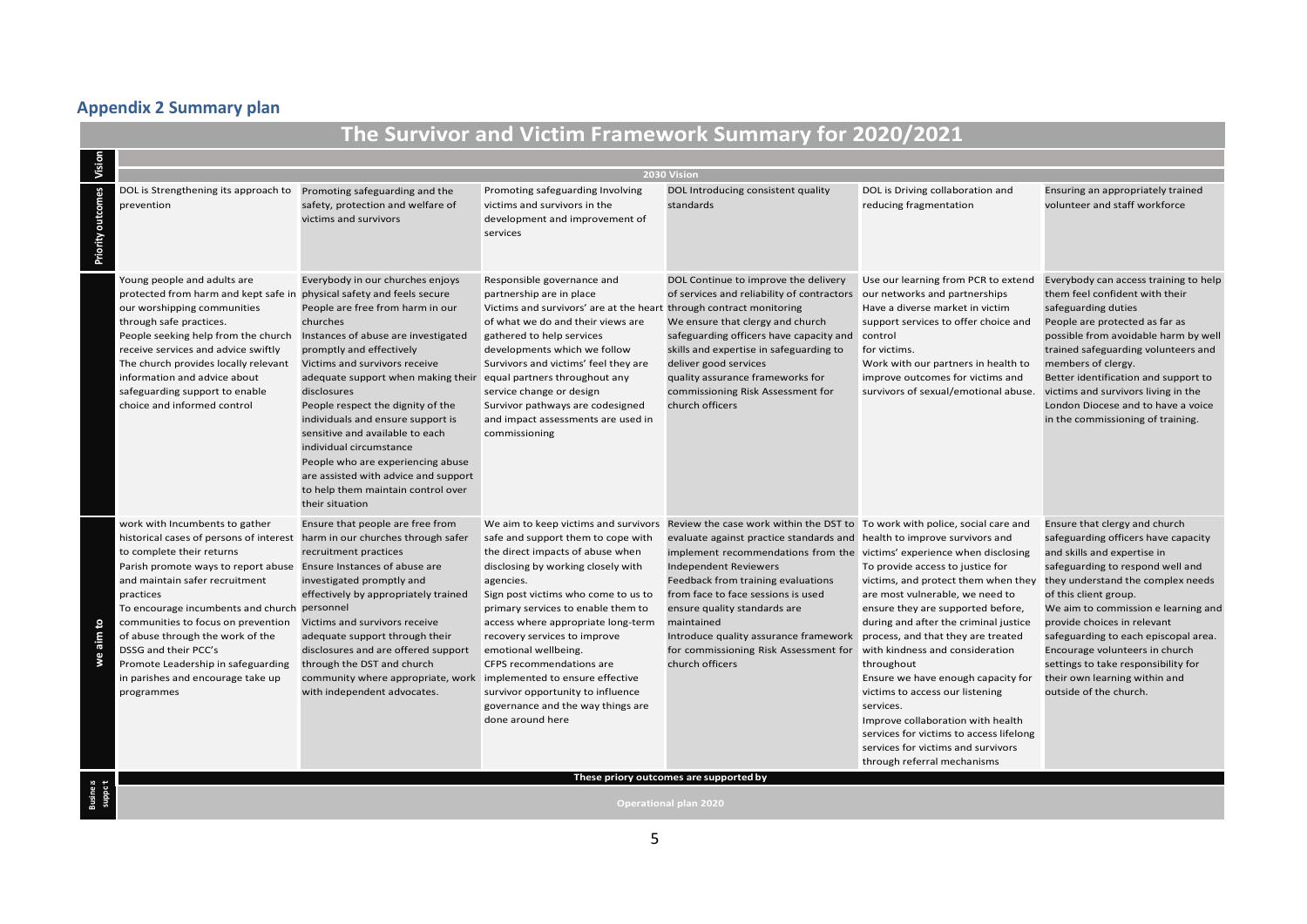# Appendix 3-Checklist PCRRG PCR2 guidance for survivors

#### **Reference Group responsibilities**

- $\Box$  The DSAP chair must nominate a member of the diocesan PCR reference group to lead for survivor support and engagement.
- $\Box$  The DSA, DSAP chair and diocesan bishop must agree survivor-care strategy at Phase One
- $\Box$  To regularly review the survivor-care strategy
- $\Box$  Local Adult and Children's Safeguarding Partnership Boards to be notified of PCR2 with a link to the guidance.
- $\Box$  To establish local partnerships (e.g. with Victim Support, Rape Crisis, local counselling providers etc.) are in place

#### **Communications**

- $\Box$  The diocesan safeguarding team is the point of contact for the review/survivors
- $\Box$  The NSPCC helpline number and how to contact with the DST must be promoted locally

#### **The involvement of victims, survivors and those with a lived experience of abuse**

- $\Box$  The DSA will liaise with lead for survivor engagement and IR when someone wants to make representations to PCR2
- Where safeguarding professionals or diocesan clergy are in **current contact** with victims and survivors, an invitation to be offered to engage with the IR

#### **Survivor engagement**

- $\Box$  Individual who we are working with should be invited to express their views to the IR
- $\Box$  Any survivor engaging with the PCR2 process will be assured of support and of anonymity
- $\Box$  Advocacy or carers for individuals who lack capacity or under 18 should be in place

#### **Survivor support plan**

- $\Box$  Any investigations should have a multiagency survivor support plan in place prior to contact.
- $\Box$  Pastoral care should be included in the survivor support plan if required
- $\Box$  If the IR identifies unmet support needs, they should pass to the DSA